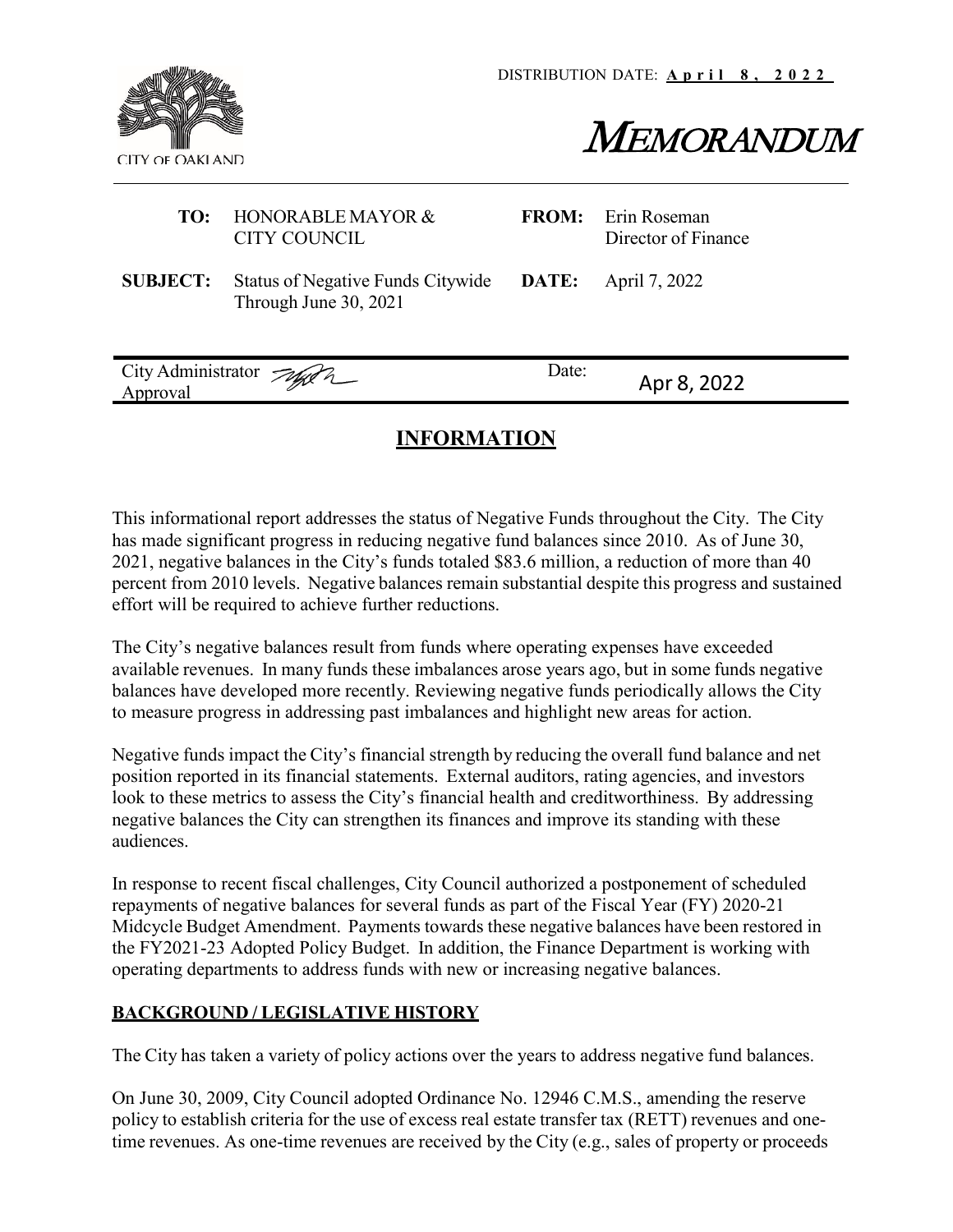from the refinancing of debt), 50 percent of these revenues (unless legally restricted to other purposes) will be used to repay negatives in the Internal Service Funds, and 50 percent will be used to repay negatives in all other funds.

On December 9, 2014, City Council adopted Ordinance No. 13279 C.M.S., amending the City's Consolidated Fiscal Policies to include designated reserves for both the Vital Services Stabilization Fund and for the acceleration of long-term obligations, in addition to the mandated 7.5% General Purpose Fund (GPF) Emergency Reserve (refer to City of Oakland Consolidated Fiscal Policy, Section I, Part C: Use of Excess Real Estate Transfer Tax). The City's Consolidated Fiscal Policy is available in its entirety on the City's website.

The FY 2015-17 Adopted Policy Budget allocated additional one-time repayments to the Facilities Fund (4400) negative balance of \$4.0 million, \$1.76 million to the Kaiser Convention Center Fund (1730), and \$1.21 million to the Contract Administration Fee Fund (1791) which reduced the on-going repayments from the GPF.

The FY 2017-19 Adopted Policy Budget allocated an additional one-time payment to the Facilities Fund (4400) of over \$8.0 million to eliminate the remaining negative balance.

On April 17, 2018, City Council adopted Resolution No. 87140 C.M.S., authorizing the City Administrator to eliminate appropriation balances in the Municipal Capital Improvement Fund (5500) in the amount of up to \$2.81 million, Capital Fund (5510) in the amount of up to \$2.04 million, and to restore the appropriations in alternative funds as funding sources become available. The City Administrator was also authorized to identify one-time sources of revenue to pay down negative fund balances from sources including, but not limited to, the Long-Term Obligations set-aside in accordance with the City's Consolidated Fiscal Policy, and to present a revised Repayment Schedule for specified funds as part of the FY 2019-21 proposed budget.

On May 15, 2018, Ordinance No. 13487 C.M.S. was adopted amending the City's Consolidated Fiscal Policies to facilitate various goals and objectives, including policies to reduce the potential for future increases in negative fund balances. Specific items in support of this goal include requirements for departments to submit corrective action plans in the event of overspending and revised criteria for GPF project carryforwards and encumbrances.

The FY2019-21 Adopted Policy Budget provided for additional negative fund repayments and included a schedule for repayments through FY 2028-29 for selected funds. The FY2020-21 Midcycle Policy Budget postponed many of these repayments to address anticipated revenue shortfalls. The FY2021-23 Adopted Policy Budget restores these previously deferred repayment plans.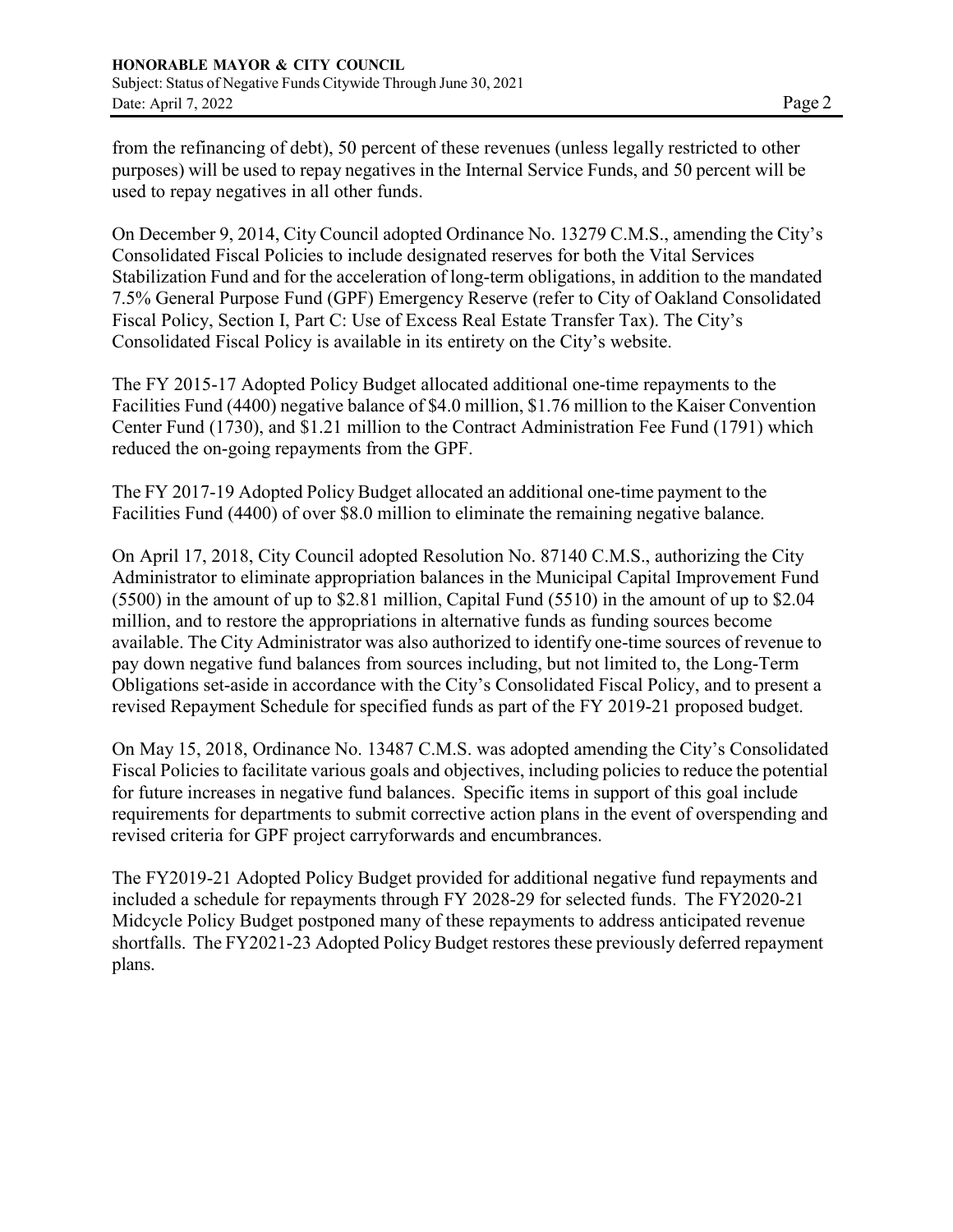## **ANALYSIS AND POLICY ALTERNATIVES**

The City has historically identified three categories of negative funds:

- 1. Negative Funds on Repayment Plan
- 2. Reimbursable Negative Funds
- 3. Non-Reimbursable Negative Funds

As shown in *Table 1*, the City's total negative balances have declined substantially since FY 2009-10, largely because of budgeted repayments.

| <b>Negative Fund Category</b>                                     | <b>Audited</b><br><b>Fund Balance</b><br>FY 2009-10 | <b>Audited Fund</b><br><b>Balance</b><br>FY 2020-21 | <b>Total</b><br>Repayment<br>to Date |
|-------------------------------------------------------------------|-----------------------------------------------------|-----------------------------------------------------|--------------------------------------|
| Negative Funds on Repayment Plan                                  | (114, 484, 975)                                     | (37,398,507)                                        | 77,086,468                           |
| Reimbursable Negative Funds                                       | (23,055,796)                                        | (44, 954, 370)                                      | (21,898,574)                         |
| Non-Reimbursable Negative Funds without<br><b>Repayment Plans</b> | (4,380,319)                                         | (1,206,423)                                         | 3,173,896                            |
| <b>Total Negative Funds</b>                                       | (141, 921, 090)                                     | (83,559,300)                                        | 58,361,790                           |

*Table 1: Repayment Progress for Major Negative Fund Categories, FY 2009-10 to FY 2020-21*

Negative funds on repayment plans include both Internal Service Funds (ISFs) and selected funds within the General Fund. ISFs are funds used to centralize core services and allocate their costs to Departments, consistent with generally accepted accounting principles. These funds developed negative balances due to under-collection of revenues from operating departments, and the City has made steady progress in reducing these historic balances over the past decade. Negative funds with repayment plans in the General Fund support ongoing City services, such as the Self Insurance Liability Fund, but this category also includes a variety of legacy and specialpurpose initiatives, such as the Miscellaneous Capital Projects Fund and the Underground District Revolving Fund. Negative balances within these funds generally result from historical spending in excess of revenue collections.

Reimbursable negative funds are primarily comprised of grant funds where the City receives reimbursement following its expenditures. The City's primary strategy to address these negative balances is to accelerate grant drawdowns. Some funds in this category, however, include historic negative balances that are unlikely to be restored by the original grantors, regardless of the City's efforts. In such cases the City's only option may be to write off longstanding negative balances. Negative balances for reimbursable funds increased materially in each of the last three fiscal years. The Finance Department is working with operating departments to accelerate grant drawdowns and reverse the trajectory of these negative balances.

Non-reimbursable negative funds with no repayment plans include the Golf Fund, which has expended more than it collects in revenues for the last four years.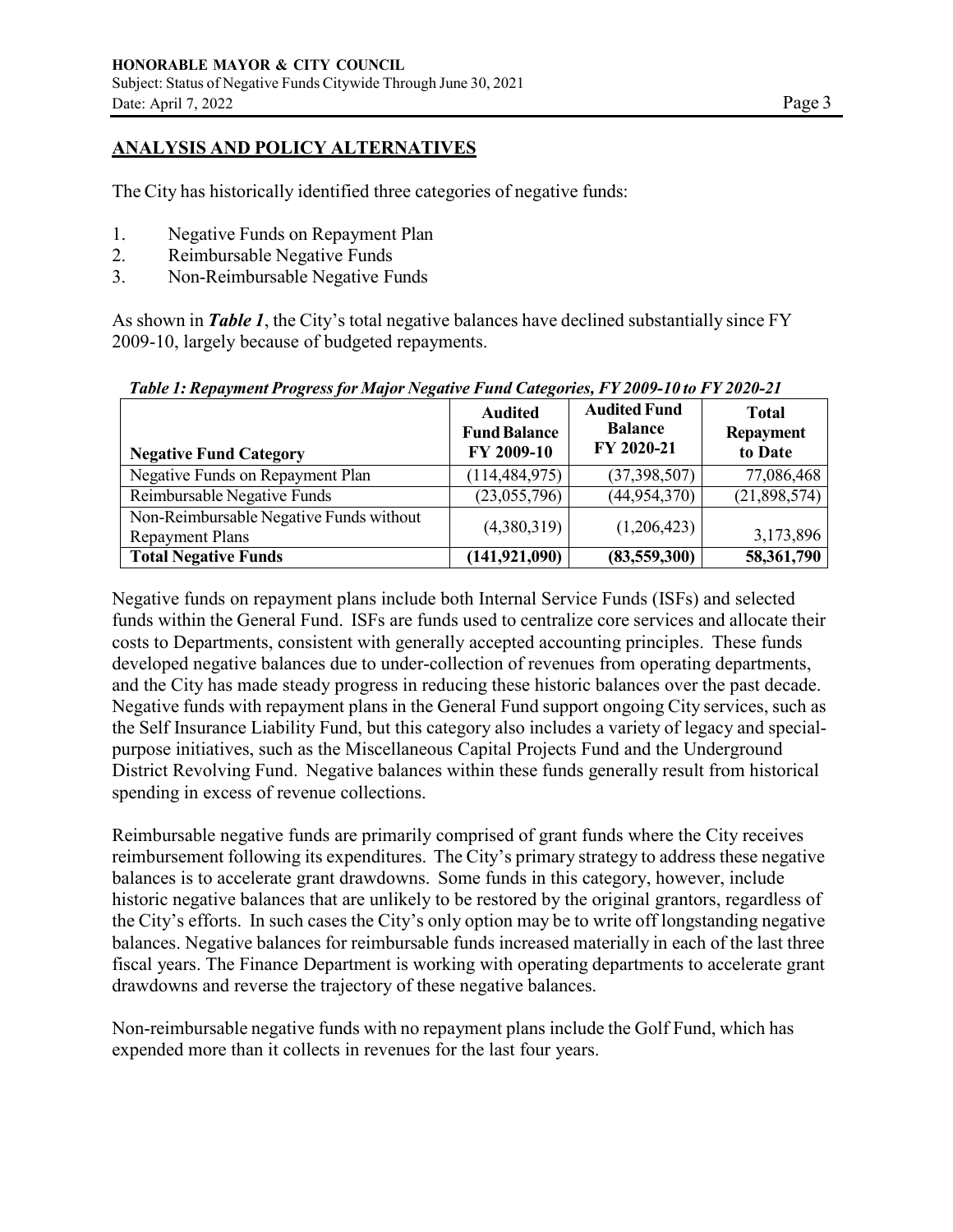Annual changes in negative balances over the past decade are illustrated in Figure 1. Negative funds on repayment plans have declined steadily while increased negative balances have arisen in reimbursable funds over the past several years. Addressing these negative balances will require ongoing efforts by operating departments to manage external funding sources. Fundlevel detail on negative balances is also provided in **Attachment A**.

*Figure 1: Negative Fund Balances by Category – FY 2009-10 to FY 2020-21*



■ Negative Funds on Repayment Plan

Reimbursable Negative Funds

Non-Reimbursable Negative Funds without Repayment Plans

Respectfully submitted,

STEPHEN WALSH Acting Finance Director on behalf of Erin Roseman, Finance Director Finance Department

For questions, please contact STEPHEN WALSH, CONTROLLER, AT (510)-238-4906.

Attachments (1)

• Attachment A: Status of Negative Funds FY 2016-17 to FY 2020-21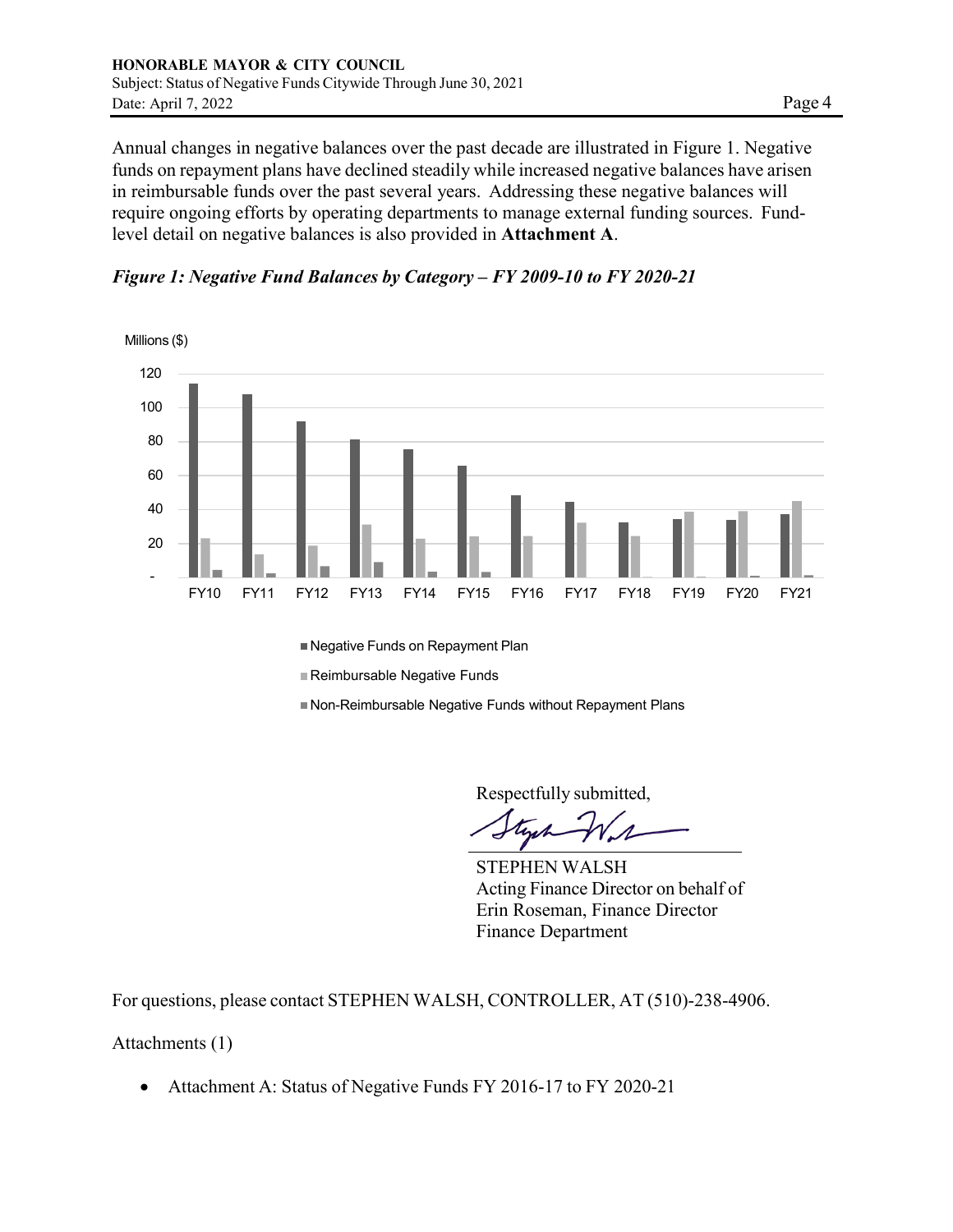#### **Status of Negative Funds, FY 2016-17 to FY 2020-21 Attachment A**

|                                                         | <b>Fund Fund Description</b>                    | <b>Assigned Agency / Dept</b> | <b>Audited</b><br><b>Fund Balance</b><br>FY 2016-17 | <b>Audited</b><br><b>Fund Balance</b><br>FY 2017-18 | <b>Audited</b><br><b>Fund Balance</b><br>FY 2018-19 | <b>Audited</b><br><b>Fund Balance</b><br>FY 2019-20 | <b>Audited</b><br><b>Fund Balance</b><br>FY 2020-21 | <b>Explanation of Negative Fund Balance</b>                                                                                      |  |  |  |
|---------------------------------------------------------|-------------------------------------------------|-------------------------------|-----------------------------------------------------|-----------------------------------------------------|-----------------------------------------------------|-----------------------------------------------------|-----------------------------------------------------|----------------------------------------------------------------------------------------------------------------------------------|--|--|--|
|                                                         | Negative Funds with Repayment Schedules:        |                               |                                                     |                                                     |                                                     |                                                     |                                                     |                                                                                                                                  |  |  |  |
|                                                         | 1100 Self- Insurance Liability                  | Finance                       | (10, 310, 411)                                      | (4,784,433)                                         | (7,260,192)                                         | (14, 160, 367)                                      |                                                     | (19,067,725 Repayments resumed in FY2021-23 Budget after COVID deferral. Growth in<br>balance reflects recent claims experience. |  |  |  |
| 1600                                                    | Underground District Revolving Fund             | <b>Public Works</b>           | (979, 283)                                          | (993, 791)                                          | (1,016,342)                                         | (925, 386)                                          |                                                     | (924,468 Repayments resumed in FY2021-23 Budget after COVID deferral                                                             |  |  |  |
|                                                         | 1700 Mandatory Refuse Program                   | Finance                       | (1, 347, 158)                                       | (1,346,080)                                         | ٠                                                   |                                                     |                                                     | Negative balance cleared.                                                                                                        |  |  |  |
|                                                         | 1730 Henry J Kaiser Convention Center           | Finance                       | (8, 854)                                            | (8,985)                                             | ٠                                                   |                                                     |                                                     | Negative balance cleared.                                                                                                        |  |  |  |
|                                                         | 1750 Multipurpose Reserve                       | <b>Public Works</b>           | (635,706                                            |                                                     |                                                     |                                                     |                                                     | (662,188 Negative balances have recurred due to COVID-related declines in parking<br>garage revenues.                            |  |  |  |
| 1760                                                    | Telecommunications Reserve                      | <b>City Clerk</b>             | $\blacksquare$                                      |                                                     | ٠                                                   | (210,908)                                           |                                                     | (484,834 Negative balances have recurred due to shortfalls in cable franchise revenues<br>relative to KTOP expenses.             |  |  |  |
|                                                         | 2232 Gas Tax RMRA                               | Transportation                | $\overline{\phantom{a}}$                            | (559, 723)                                          | ٠                                                   |                                                     | $\sim$                                              | Negative balance cleared.                                                                                                        |  |  |  |
| 2241                                                    | Measure Q-Library Services Ret                  | Library                       |                                                     | (386, 057)                                          |                                                     |                                                     |                                                     | Negative balance cleared.                                                                                                        |  |  |  |
|                                                         | 2310 Lighting and Landscape Assessment District | <b>Public Works</b>           | (1,468,846)                                         | (1, 105, 854)                                       | (746,293                                            | (1,009,715)                                         |                                                     | Negative balance cleared.                                                                                                        |  |  |  |
|                                                         | 2992 Parks and Recreation Grants                | Parks & Recreation            | (2,587,228)                                         | (2,593,208)                                         | (2,597,201)                                         | (2,315,314)                                         |                                                     | (2,025,504 Repayments resumed in FY2021-23 Budget after COVID deferral                                                           |  |  |  |
|                                                         | 4100 Equipment*                                 | <b>Public Works</b>           | $\sim$                                              |                                                     | (4,221,422)                                         |                                                     |                                                     | Negative balance cleared.                                                                                                        |  |  |  |
| 4300                                                    | Reproduction*                                   | Information Technology        | (1,853,889)                                         | (1,769,605)                                         | (1,791,568)                                         | (1,500,693)                                         |                                                     | (1,265,876 Repayments resumed in FY2021-23 Budget after COVID deferral                                                           |  |  |  |
| 4400                                                    | City Facilities*                                | <b>Public Works</b>           | (9,651,781)                                         | (2,347,587)                                         | (418,093                                            |                                                     |                                                     | Negative balance cleared.                                                                                                        |  |  |  |
| 4500                                                    | Central Stores*                                 | Finance                       | (4,231,973)                                         | (4, 248, 984)                                       | (4, 257, 382)                                       | (3,697,376)                                         |                                                     | (3,573,613 Repayments resumed in FY2021-23 Budget after COVID deferral                                                           |  |  |  |
| 4550                                                    | Purchasing*                                     | Finance                       | (577,956                                            | (530, 078)                                          | (449, 684)                                          | (124, 983)                                          |                                                     | (213,702 Repayments resumed in FY2021-23 Budget after COVID deferral                                                             |  |  |  |
| 5012                                                    | JPFA Admin Building: Series 1996                | <b>Public Works</b>           | (1,637,379)                                         | (1,661,636)                                         | (1,699,343)                                         | (1,532,369)                                         |                                                     | (1,350,741 On repayment schedule per FY2021-23 Budget                                                                            |  |  |  |
| 5500                                                    | Municipal Capital Improvement                   | Finance                       | (5,494,985)                                         | (5,602,415)                                         | (5,729,550)                                         | (5, 145, 449)                                       |                                                     | (5,140,343 Repayments resumed in FY2021-23 Budget after COVID deferral                                                           |  |  |  |
|                                                         | 5510 Capital Reserves                           | <b>Public Works</b>           | (769,989                                            | (1, 138, 319)                                       | (1,213,884)                                         | (1, 102, 248)                                       |                                                     | (1,101,154 Repayments resumed in FY2021-23 Budget after COVID deferral                                                           |  |  |  |
| 5999                                                    | Miscellaneous Capital Projects                  | Finance/Public Works          | (3, 197, 490)                                       | (3, 170, 791)                                       | (2,846,895)                                         | (2, 183, 787)                                       |                                                     | (1,588,348 Repayments resumed in FY2021-23 Budget after COVID deferral                                                           |  |  |  |
| <b>Subtotal Negative Funds with Repayment Schedules</b> |                                                 |                               | (44,759,051                                         | (32,253,760                                         | (34,247,848)                                        | (33,908,606                                         | (37,398,507                                         |                                                                                                                                  |  |  |  |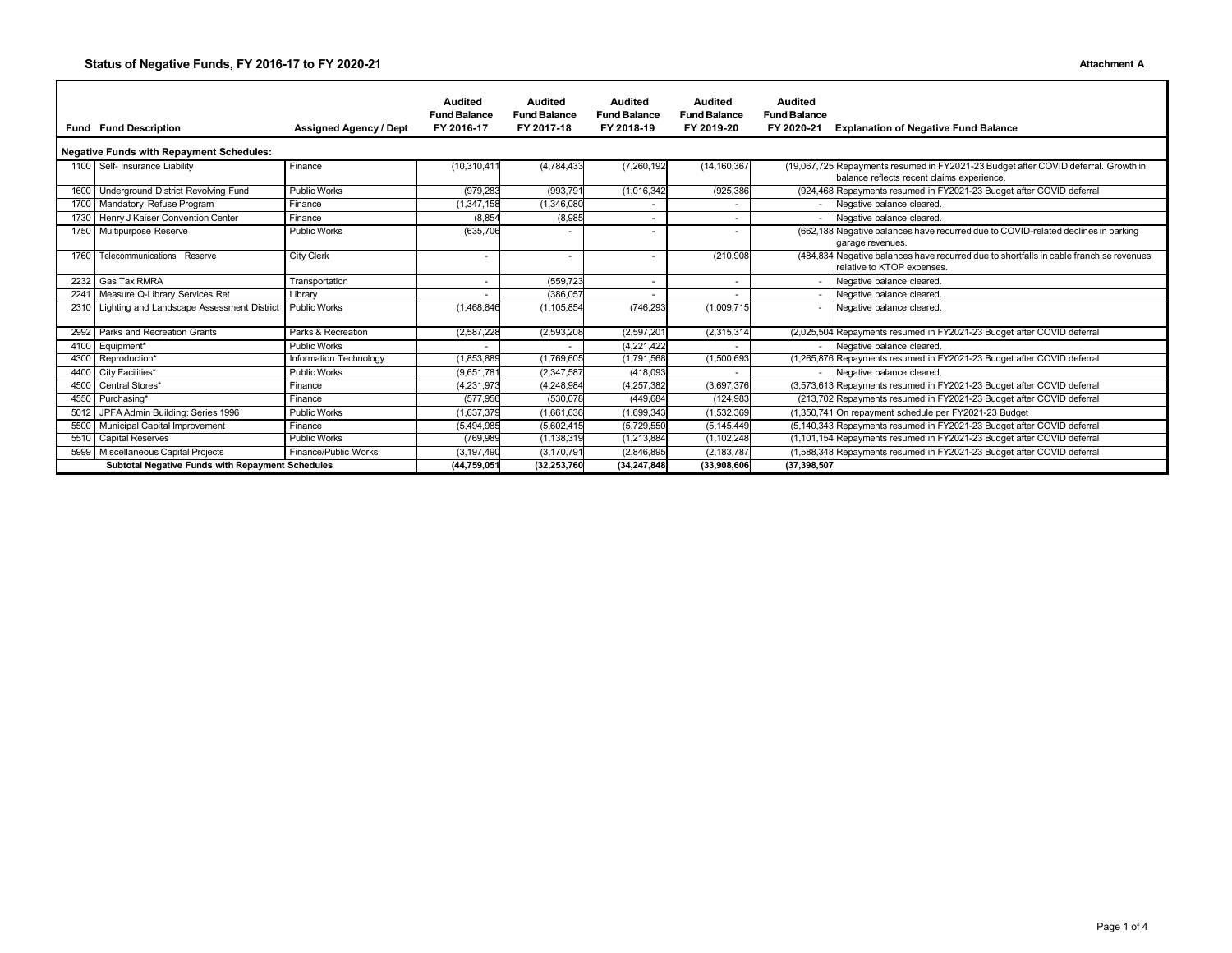|      | <b>Fund Fund Description</b>            | <b>Assigned Agency / Dept</b> | Audited<br><b>Fund Balance</b><br>FY 2016-17 | Audited<br><b>Fund Balance</b><br>FY 2017-18 | Audited<br><b>Fund Balance</b><br>FY 2018-19 | <b>Audited</b><br><b>Fund Balance</b><br>FY 2019-20 | Audited<br><b>Fund Balance</b> | FY 2020-21 Explanation of Negative Fund Balance                                                                                                                                                                    |
|------|-----------------------------------------|-------------------------------|----------------------------------------------|----------------------------------------------|----------------------------------------------|-----------------------------------------------------|--------------------------------|--------------------------------------------------------------------------------------------------------------------------------------------------------------------------------------------------------------------|
|      | eimbursable Negative Funds:             |                               |                                              |                                              |                                              |                                                     |                                |                                                                                                                                                                                                                    |
|      | 1610 Successor Redevelopment Agency     | Economic & Workforce Dev      |                                              | (121, 351)                                   | (128, 475)                                   | (144, 145)                                          |                                | (142,385 Reimbursement anticipated from ORSA                                                                                                                                                                       |
| 1770 | <b>Telecommunications Land Use</b>      | Information Technology        | (52, 930)                                    | (253,765                                     | $\overline{\phantom{a}}$                     |                                                     |                                | Negative balance cleared                                                                                                                                                                                           |
| 1831 | Central City East Project Ar            | Economic & Workforce Dev      | (718)                                        | $\sim$                                       | $\overline{\phantom{a}}$                     | $\sim$                                              |                                | Negative balance cleared                                                                                                                                                                                           |
| 1882 | Multi Service Center/Rent               | Economic & Workforce Dev      |                                              | $\sim$                                       | $\sim$                                       | $\sim$                                              |                                | (20,231 EWD staff to address.                                                                                                                                                                                      |
| 1883 | 2000 Subordinated Housing Se            | Economic & Workforce Dev      | (129, 312)                                   | (129, 61)                                    | (129, 810)                                   | (129, 81)                                           |                                | (129,321 Reimbursement anticipated from ORSA                                                                                                                                                                       |
| 2063 | <b>FEMA Declarations</b>                | Public Works/Fire             | (614, 330)                                   | (457, 875)                                   |                                              | (2, 127, 909)                                       |                                | (1,082,979 Negative fund balance is due to lag time between spending grant funds and<br>receiving reimbursement from the grantor.                                                                                  |
|      | 2102 Department of Agriculture          | <b>Human Services</b>         | (219, 118)                                   | (29, 924)                                    | (21, 828)                                    | (367, 837)                                          |                                | (70,901 Negative fund balance is due to lag time between spending grant funds and<br>receiving reimbursement from the grantor.                                                                                     |
|      | 2103 HUD-ESG/SHP/HOPWA                  | <b>Human Services</b>         | (4,656,863)                                  | (1,805,546)                                  | (9,610,708)                                  | (5,655,382)                                         |                                | (5,217,582 Historical negative balance (pre FY1999-2000) requires one-time offset of<br>\$3.9M. Remaining balance is due to lag time between spending grant funds<br>and receiving reimbursement from the grantor. |
|      | 2105 HUD-EDI Grants                     | Housing                       | (608, 582)                                   | (839,985                                     | (824, 974)                                   | (822, 56)                                           |                                | (819,412 Negative fund balance is due to lag time between spending grant funds and<br>receiving reimbursement from the grantor.                                                                                    |
| 2107 | <b>HUD-108</b>                          | Housing                       | (1,863,969)                                  | (1,389,416)                                  | $\overline{\phantom{a}}$                     |                                                     |                                | Negative balance cleared                                                                                                                                                                                           |
|      | 2108 HUD-CDBG                           | Housing                       | (1, 124, 875)                                | (1,367,264)                                  | (1, 341, 128)                                | (3,663,442)                                         |                                | (6,691,844 Negative fund balance reflects excess expenditures charged to grant over multi-<br>year period and requires one-time offset.                                                                            |
|      | 2109 HUD-Home                           | Housing                       | (782, 942)                                   |                                              | $\sim$                                       |                                                     |                                | - Negative balance cleared                                                                                                                                                                                         |
|      | 2111 2000 Local Law Enforcement B       | Police                        | (80, 249)                                    | (80, 434)                                    | (80, 558)                                    | (80, 563)                                           |                                | (80,254 Negative fund balance is due to lag time between spending grant funds and<br>receiving reimbursement from the grantor.                                                                                     |
|      | 2112 Department of Justice              | Police                        | (110, 899)                                   |                                              | (361, 889)                                   | (414, 151)                                          |                                | (811,243 Negative fund balance is due to lag time between spending grant funds and<br>receiving reimbursement from the grantor.                                                                                    |
|      | 2113 Department of Justice- COPS        | <b>Human Services</b>         | (1,864,312)                                  | (1, 176, 117                                 | (1,400,907)                                  | (1,347,687)                                         |                                | (1,519,456 Negative fund balance is due to lag time between spending grant funds and<br>receiving reimbursement from the grantor.                                                                                  |
|      | 2116   Department of Transportation     | <b>Public Works</b>           | (3, 118, 186)                                | (1,404,423)                                  | (4, 118, 089)                                | (3, 189, 562)                                       |                                | (1,992,634 Negative fund balance is due to lag time between spending grant funds and<br>receiving reimbursement from the grantor.                                                                                  |
|      | 2120 Federal Action Agency              | <b>Human Services</b>         | (98, 35)                                     | (24, 998)                                    |                                              | ٠                                                   |                                | (37,608 Negative fund balance is due to lag time between spending grant funds and<br>receiving reimbursement from the grantor.                                                                                     |
|      | 2123 US Dept of Homeland Security       | Fire                          | (10, 468)                                    | (44, 258)                                    | (351,037)                                    | (56, 627)                                           |                                | (36,678 Negative fund balance is due to lag time between spending grant funds and<br>receiving reimbursement from the grantor.                                                                                     |
|      | 2124 Federal Emergency Management       | Housing                       | (1,974,548)                                  | (267, 908)                                   | (472,329                                     | (1,405,105)                                         |                                | (2,835,044 Negative fund balance is due to lag time between spending grant funds and<br>receiving reimbursement from the grantor.                                                                                  |
|      | 2128 Dept. of Health and Human Services | <b>Human Services</b>         | (1,843,286)                                  | (2,923,818                                   | (3, 240, 714)                                | (299,985)                                           |                                | (6,874,352 Historical negative balance (pre-FY 2000) requires one-time offset; recurring<br>negative balance is due to time lag between spending grant funds and<br>receiving reimbursement from the grantor.      |
|      | 2129 Trade Corridor Improvement F       | Economic & Workforce Dev      | (1, 397, 196)                                | (1,400,865)                                  |                                              |                                                     |                                | Negative balance cleared                                                                                                                                                                                           |
|      | 2134 California Parks and Recreation    | <b>Public Works</b>           | (1,848,212)                                  |                                              | (327, 656)                                   | (357, 107)                                          |                                | (70,719 Negative fund balance is due to lag time between spending grant funds and<br>receiving reimbursement from the grantor.                                                                                     |
|      | 2140 California Department of Trans     | Public Works                  | (1760.959                                    |                                              | (68132)                                      | (351.258)                                           |                                | (464,000 Negative fund balance is due to lag time between spending grapt funds and                                                                                                                                 |

| 2129 | Trade Corridor Improvement F                            | Economic & Workforce Dev | (1, 397, 196) | (1,400,865) |             |             | Negative balance cleared                                                                                                          |
|------|---------------------------------------------------------|--------------------------|---------------|-------------|-------------|-------------|-----------------------------------------------------------------------------------------------------------------------------------|
| 2134 | California Parks and Recreation                         | <b>Public Works</b>      | (1,848,212)   |             | (327, 656)  | (357, 107)  | (70,719 Negative fund balance is due to lag time between spending grant funds and<br>receiving reimbursement from the grantor.    |
|      | 2140 California Department of Trans                     | <b>Public Works</b>      | (1,760,959)   |             | (68, 132)   | (351, 258)  | (464,009 Negative fund balance is due to lag time between spending grant funds and<br>receiving reimbursement from the grantor.   |
|      | 2144 California Housing and Community<br>Development    | Housing/Human Services   | (1,604,310)   |             |             | (965,532)   | (696,081 Negative fund balance is due to lag time between spending grant funds and<br>receiving reimbursement from the grantor.   |
|      | 2152 California Board of Corrections                    | Police                   |               | (3,307,037) | (2,388,846) | (2,251,341) | (3,683,005 Negative fund balance is due to lag time between spending grant funds and<br>receiving reimbursement from the grantor. |
|      | 2154 California Integrated Waste Management<br>Board    | <b>Public Works</b>      | (98, 303)     | (64,003)    | (70, 350)   | (71, 047)   | (138,875 Negative fund balance is due to lag time between spending grant funds and<br>receiving reimbursement from the grantor.   |
|      | 2162 Metro Transportation Com: TD                       | <b>Public Works</b>      | (193, 189)    | (27, 514)   |             | (9,044)     | (243,327 Negative fund balance is due to lag time between spending grant funds and<br>receiving reimbursement from the grantor.   |
|      | 2163   Metro Transportation Com: Program Grant          | <b>Public Works</b>      | (810,965      | (291, 802)  | (455,850    | (336,840    | (291,930 Negative fund balance is due to lag time between spending grant funds and<br>receiving reimbursement from the grantor.   |
|      | 2164 Congestion Mitigation & Air                        | <b>Public Works</b>      | (91, 680)     | (91, 892)   | (92, 033)   | (92, 038)   | (91,686 Negative fund balance is due to lag time between spending grant funds and<br>receiving reimbursement from the grantor.    |
|      | 2166 Bay Area Air Quality Management<br><b>District</b> | <b>Public Works</b>      | (433,384      |             | (61, 239)   | (937, 820)  | (410,671 Negative fund balance is due to lag time between spending grant funds and<br>receiving reimbursement from the grantor.   |
|      | 2190 Private Grants                                     | Various                  | (482,691      | (118, 672)  |             |             | Negative balance cleared                                                                                                          |
|      | 2214   ACTIA Reimbursable Grants                        | <b>Public Works</b>      | (361, 046)    | (865, 292)  | (995,089)   | (1,629,688) | (1,500,525 Negative fund balance is due to lag time between spending grant funds and<br>receiving reimbursement from the grantor. |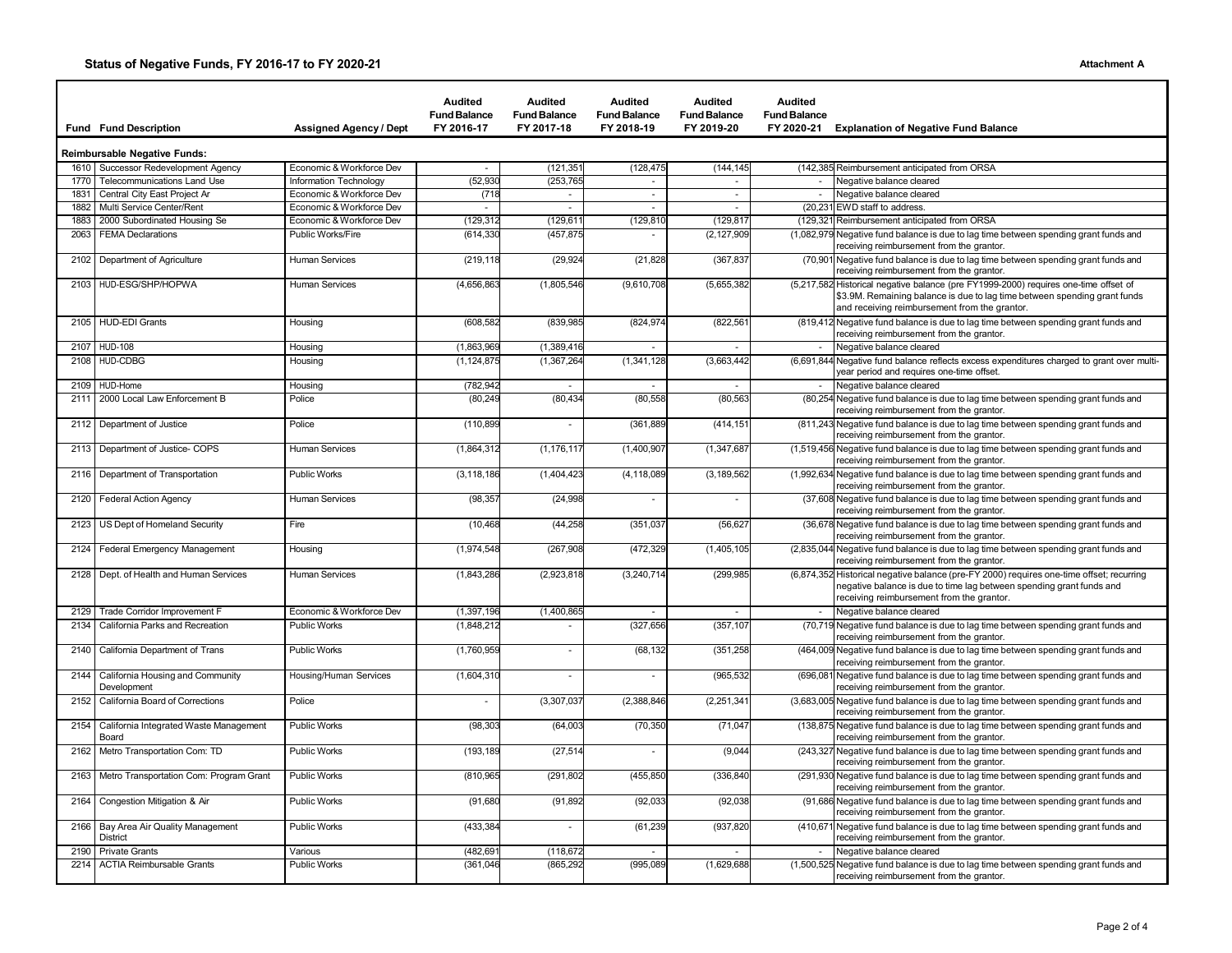### **Status of Negative Funds, FY 2016-17 to FY 2020-21 Attachment A**

|                                      |                                                                    |                               | <b>Audited</b><br><b>Fund Balance</b> | <b>Audited</b><br><b>Fund Balance</b> | <b>Audited</b><br><b>Fund Balance</b> | <b>Audited</b><br><b>Fund Balance</b> | <b>Audited</b><br><b>Fund Balance</b> |                                                                                                                                                                               |
|--------------------------------------|--------------------------------------------------------------------|-------------------------------|---------------------------------------|---------------------------------------|---------------------------------------|---------------------------------------|---------------------------------------|-------------------------------------------------------------------------------------------------------------------------------------------------------------------------------|
|                                      | <b>Fund Fund Description</b>                                       | <b>Assigned Agency / Dept</b> | FY 2016-17                            | FY 2017-18                            | FY 2018-19                            | FY 2019-20                            | FY 2020-21                            | <b>Explanation of Negative Fund Balance</b>                                                                                                                                   |
|                                      | 2217 Measure BB - OAB Roadway Infrastructure                       | Economic & Workforce Dev      |                                       |                                       | (4, 397, 826)                         | (4,370,446)                           |                                       | (93,600 Negative fund balance is due to lag time between spending grant funds and<br>receiving reimbursement from the grantor.                                                |
| 2244                                 | Measure Q - Parks & Recreation                                     | Parks & Recreation            |                                       | $\sim$                                |                                       | (326, 915)                            |                                       | Negative balance cleared                                                                                                                                                      |
| 2251                                 | Measure Y: Public Safety Act                                       | Finance                       |                                       | ÷.                                    |                                       |                                       |                                       | (107,226 Shortfall results from accounting errors and will be addressed in FY22.                                                                                              |
| 2260                                 | Measure WW: East Bay Regional Parks<br><b>District Local Grant</b> | <b>Public Works</b>           | (565, 059)                            | (547, 787)                            | (1,979,386)                           | (867, 751)                            |                                       | (570,081 Negative fund balance is due to lag time between spending grant funds and<br>receiving reimbursement from the grantor.                                               |
| 2270                                 | Vacant Property Tax Act Fund                                       | Finance                       |                                       |                                       | (35, 318)                             | (417, 902)                            |                                       | Negative balance cleared                                                                                                                                                      |
| 2411                                 | False Alarm Reduction Program                                      | Police                        | (387, 24)                             | (1,315,78)                            | (1,673,860)                           | (2,310,775)                           |                                       | (2,941,313 False Alarm program revenue is insufficient to cover expenses.                                                                                                     |
| 2416                                 | <b>Traffic Safety Fund</b>                                         | Transportation                |                                       |                                       | (28, 228)                             | (195, 292)                            |                                       | Negative balance cleared                                                                                                                                                      |
|                                      | 2418 Traffic Impact Program (TIP)                                  | <b>Public Works</b>           | (118, 830)                            | (119, 018)                            | (119, 147)                            | (119, 152)                            |                                       | (118,830 Negative fund balance is due to lag time between spending grant funds and<br>receiving reimbursement from the grantor.                                               |
|                                      | 2419 Measure C: Transient Occupancy Tax<br>(TOT) Surcharge         | Non-departmental              |                                       | ×                                     |                                       | (159, 607)                            |                                       | Negative balance cleared                                                                                                                                                      |
| 2605                                 | Dept of Health & Human Services                                    | <b>Human Services</b>         | (129                                  | (117)                                 | (99                                   | (85)                                  |                                       | Negative balance cleared                                                                                                                                                      |
|                                      | 2613 Port Security Grant Program                                   | Fire                          | (51,094)                              | (51,094)                              | (51,094)                              | (51,094)                              |                                       | (51,094 Negative fund balance is due to lag time between spending grant funds and<br>receiving reimbursement from the grantor.                                                |
| 2990                                 | <b>Public Works Grants</b>                                         | <b>Public Works</b>           | (916, 63)                             | (710,719                              | (993,915                              | (1,279,779)                           |                                       | (1,358,837 PWA are pursuing options to recover funds from grantor. \$0.7 million reflects<br>historical negative balances and may require one-time offset.                    |
| 5008                                 | Emergency Response: GOB Series 1992                                | <b>Public Works</b>           | (158,097)                             | (160, 439)                            | (164, 080)                            |                                       |                                       | Negative balance cleared                                                                                                                                                      |
| 5200                                 | JPFA Capital Projects: Series 2005                                 | Economic & Workforce Dev      |                                       |                                       |                                       | (103,004                              |                                       | (102,214 EWD staff to address.                                                                                                                                                |
| 5320                                 | Measure DD: 2003A Clean Water.                                     | <b>Public Works</b>           | (78, 038)                             | (77, 644)                             | (71, 252)                             | (8, 346)                              |                                       | Negative balance cleared                                                                                                                                                      |
| 5660                                 | West Oakland Projects                                              | Economic & Workforce Dev      | (1,398,88)                            | (1,419,623)                           | (1,451,867)                           | (1,477,023)                           |                                       | (1,475,557 EWD staff to address.                                                                                                                                              |
| 5642                                 | Central City East TA Bonds Series 2006A-<br>TE                     | Economic & Workforce Dev      |                                       |                                       |                                       | (18, 743)                             |                                       | (18,665 EWD staff will move balance to positive funds in FY22.to address.                                                                                                     |
| 5653                                 | Coliseum: TA Bonds Series 2003                                     | Economic & Workforce Dev      | $\overline{\phantom{a}}$              | $\overline{\phantom{a}}$              | $\overline{a}$                        | (38, 572)                             |                                       | (105,235 EWD staff will move balance to positive funds in FY22.to address.                                                                                                    |
| 5655                                 | Coliseum: TA Bonds Series 2006B-TE                                 | Economic & Workforce Dev      | $\overline{\phantom{a}}$              | $\sim$                                | $\sim$                                | (49, 789)                             |                                       | (49,617 EWD staff will move balance to positive funds in FY22.to address.                                                                                                     |
| 5670                                 | Oakland Base Reuse Authority                                       | Economic & Workforce Dev      |                                       | (202, 893)                            | (297,039                              | (335, 685)                            |                                       | (267,135 EWD staff to address.                                                                                                                                                |
| 6570                                 | JPFA Pooled Assessment: 1996 Revenue<br><b>Bonds</b>               | Non-Departmental              | (95, 503)                             | (97, 357)                             | (99, 567)                             | (101, 292)                            |                                       | (101,191 Fund balance was expected to be covered by assessments, but plan must be re-<br>examined in light of recurring negative balance                                      |
| 6612                                 | JPFA Lease Revenue Refunding                                       | Non-Departmental              | (3, 132)                              | (3,867)                               |                                       |                                       |                                       | Negative balance cleared                                                                                                                                                      |
| 7130                                 | <b>Employee Deferred Compensation</b>                              | <b>Human Resources</b>        | (215, 575)                            | (72, 55)                              | (5, 317)                              | (32, 259)                             |                                       | Negative balance cleared                                                                                                                                                      |
| 7450                                 | Affordable Housing                                                 | Housing                       |                                       | (1,043,836)                           | (848,434                              | (853, 229)                            | $\sim$                                | Negative balance cleared                                                                                                                                                      |
| 7760                                 | <b>Grant Clearing</b>                                              | Finance                       |                                       |                                       |                                       | (639, 029)                            | (2,953,830)                           | Negative balance reflects overhead expenses in excess of overhead charged<br>to projects, and results from higher vacancies than anticipated; may require<br>one-time offset. |
| 7780                                 | Oakland Redevelopment Agency Projects                              | <b>ORSA</b>                   | (24, 798)                             | (25,044)                              | (32)                                  |                                       |                                       | Negative balance cleared                                                                                                                                                      |
| Subtotal Reimbursable Negative Funds |                                                                    |                               | (32,248,888                           | (24,331,549                           | (38,758,109)                          | (39,041,294)                          | (44,954,370                           |                                                                                                                                                                               |

┑